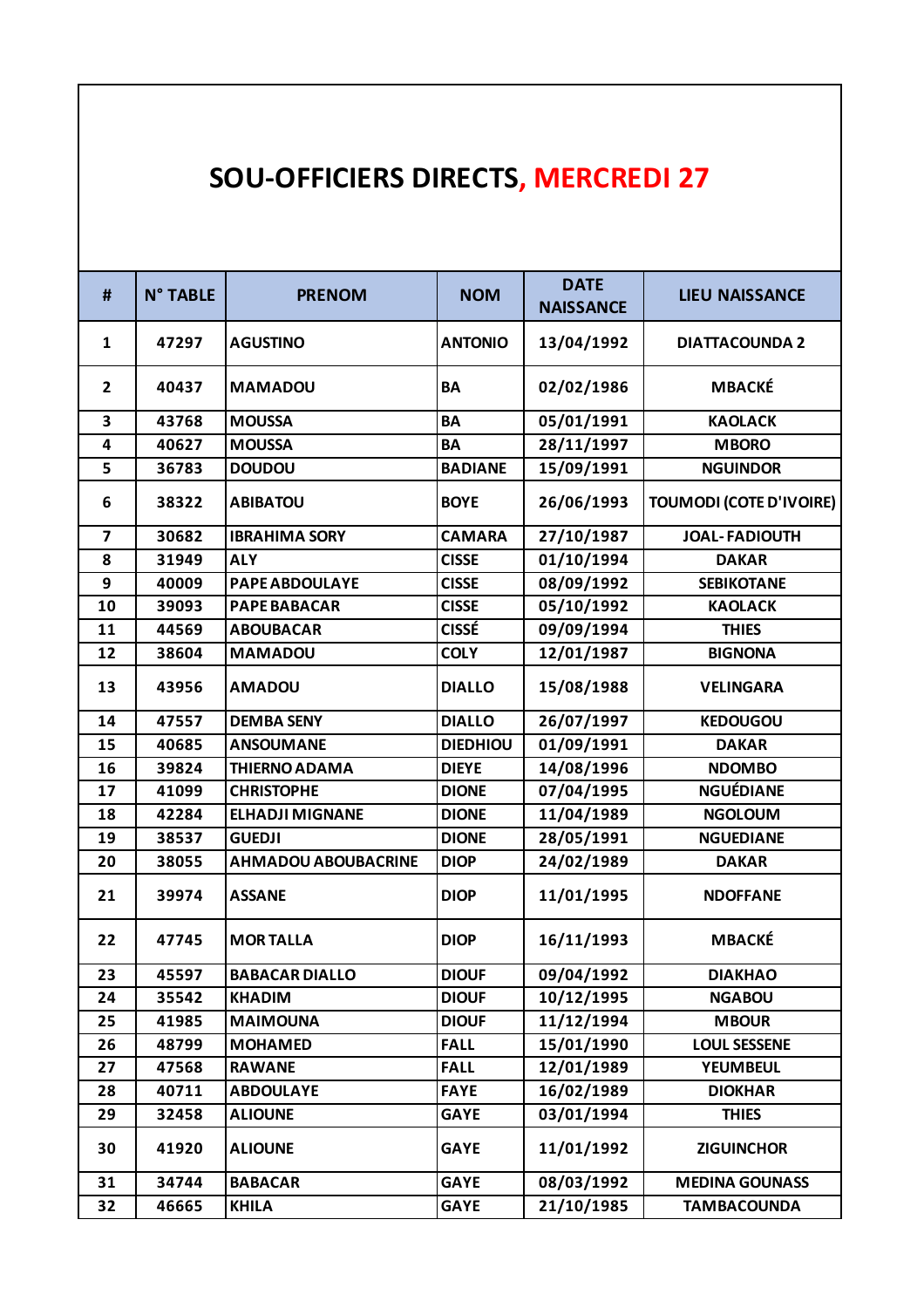| 33 | 39684 | <b>MANKEUR</b>                               | <b>GAYE</b>     | 01/02/1993 | <b>MALLA</b>               |
|----|-------|----------------------------------------------|-----------------|------------|----------------------------|
| 34 | 35832 | <b>OUSMANE</b>                               | Gaye            | 13/06/1998 | <b>DAHRA</b>               |
| 35 | 39980 | <b>FALLOU MBACKE</b>                         | <b>GNING</b>    | 04/01/1987 | <b>KHOMBOLE</b>            |
| 36 | 35972 | <b>MALICK NGONE</b>                          | <b>GNING</b>    | 05/10/1987 | <b>FISSEL</b>              |
| 37 | 34256 | <b>KHOKHANE</b>                              | <b>GNINGUE</b>  | 06/06/1993 | <b>NGOUYE NGOYE</b>        |
| 38 | 30700 | Ibrahima                                     | Gueye           | 31/03/1996 | <b>DAKAR</b>               |
| 39 | 44086 | <b>MOUSSA</b>                                | <b>GUEYE</b>    | 02/01/1996 | <b>SAINT-LOUIS/SENEGAL</b> |
| 40 | 36957 | <b>OUSMANE</b>                               | <b>GUEYE</b>    | 22/08/1988 | <b>DAHRA</b>               |
| 41 | 41238 | <b>SAMBA</b>                                 | <b>GUEYE</b>    | 18/05/1988 | <b>TIVAOUANE</b>           |
| 42 | 35871 | <b>SIDY MOHAMED</b>                          | <b>GUEYE</b>    | 23/03/1994 | <b>BAMAKO</b>              |
| 43 | 48787 | PAPA MAMOUDOU                                | <b>KANDE</b>    | 23/12/1990 | <b>KOLDA</b>               |
| 44 | 43012 | <b>MOUHAMADOU</b>                            | LO              | 20/05/1986 | <b>MBOUR</b>               |
| 45 | 36366 | <b>MEISSA</b>                                | <b>MBAYE</b>    | 11/04/1991 | <b>BOTHE ESCALE</b>        |
| 46 | 47788 | <b>MARTINE</b>                               | <b>MENDY</b>    | 05/08/1991 | <b>PARCELLES ASSAINIES</b> |
| 47 | 31748 | Abdoulaye                                    | <b>NDIAYE</b>   | 03/01/1993 | Pikine                     |
| 48 | 39616 | <b>BABACAR</b>                               | <b>NDIAYE</b>   | 15/10/1992 | <b>DIAMAGUENE</b>          |
| 49 | 43471 | <b>EL HADJI BABACAR</b>                      | <b>NDIAYE</b>   | 10/03/1991 | <b>KEUR MBAGNE DIOP 2</b>  |
| 50 | 36161 | <b>MBAGNICK</b>                              | <b>NDIAYE</b>   | 14/07/1991 | <b>GAGNICK</b>             |
| 51 | 37571 | <b>MOUSSA</b>                                | <b>NDIAYE</b>   | 05/12/1989 | <b>KAOLACK</b>             |
| 52 | 48578 | <b>MOUSSA MBAGNICK</b>                       | <b>NDIAYE</b>   | 28/04/1998 | <b>DAGANA</b>              |
| 53 | 41441 | <b>OUMAR</b>                                 | <b>NDIAYE</b>   | 01/07/1991 | <b>PIKINE</b>              |
| 54 | 37153 | <b>PAPA ABDOULAYE</b>                        | <b>NDIAYE</b>   | 28/02/1986 | <b>Dakar</b>               |
| 55 | 33927 | <b>RAPHAEL</b>                               | <b>NDIAYE</b>   | 10/03/1988 | <b>NDIAROGNE SERERE</b>    |
| 56 | 40431 | <b>IBRAHIMA</b>                              | <b>NDIONGUE</b> | 04/02/1992 | <b>OURO MADIOU</b>         |
| 57 | 41823 | <b>LATYR</b>                                 | <b>NDIR</b>     | 02/05/1985 | <b>DIAMAGUENE</b>          |
| 58 | 35060 | <b>BASSIROU</b>                              | <b>NDONG</b>    | 21/09/1997 | <b>GANDIAYE</b>            |
| 59 | 46912 | <b>FALLOU</b>                                | <b>NDONG</b>    | 03/12/1987 | <b>SANDIARA</b>            |
| 60 | 36998 | <b>KHADIM</b>                                | <b>NDOUR</b>    | 07/09/1992 | <b>KAOLACK</b>             |
| 61 | 42453 | <b>OMAR</b>                                  | <b>NDOUR</b>    | 14/10/1993 | <b>MARANE</b>              |
| 62 | 44315 | <b>BABACAR</b>                               | <b>NIASS</b>    | 13/05/1986 | <b>KAOLACK</b>             |
| 63 | 40490 | <b>MATAR</b>                                 | <b>SAKHO</b>    | 17/06/1985 | <b>KAOLACK</b>             |
| 64 | 47918 | <b>THIERNO ABDOURAHMANE</b>                  | <b>SANE</b>     | 27/02/1990 | <b>ZIGUINCHOR</b>          |
| 65 | 36536 | <b>DAOUDA</b>                                | <b>SENE</b>     | 01/06/1995 | <b>MBACKE</b>              |
| 66 | 35032 | <b>CHEIKH ABDOUL KHADRE</b><br><b>MBACKE</b> | <b>SENGHOR</b>  | 01/02/1994 | <b>DAKAR</b>               |
| 67 | 42553 | <b>MAMADOU</b>                               | <b>SENGHOR</b>  | 03/04/1995 | <b>THIOMBY</b>             |
| 68 | 35181 | <b>MOUSSA</b>                                | <b>SENGHOR</b>  | 06/12/1993 | <b>SADIOGA</b>             |
| 69 | 41154 | <b>ABABACAR</b>                              | <b>SEYE</b>     | 14/08/1989 | <b>PIKINE</b>              |